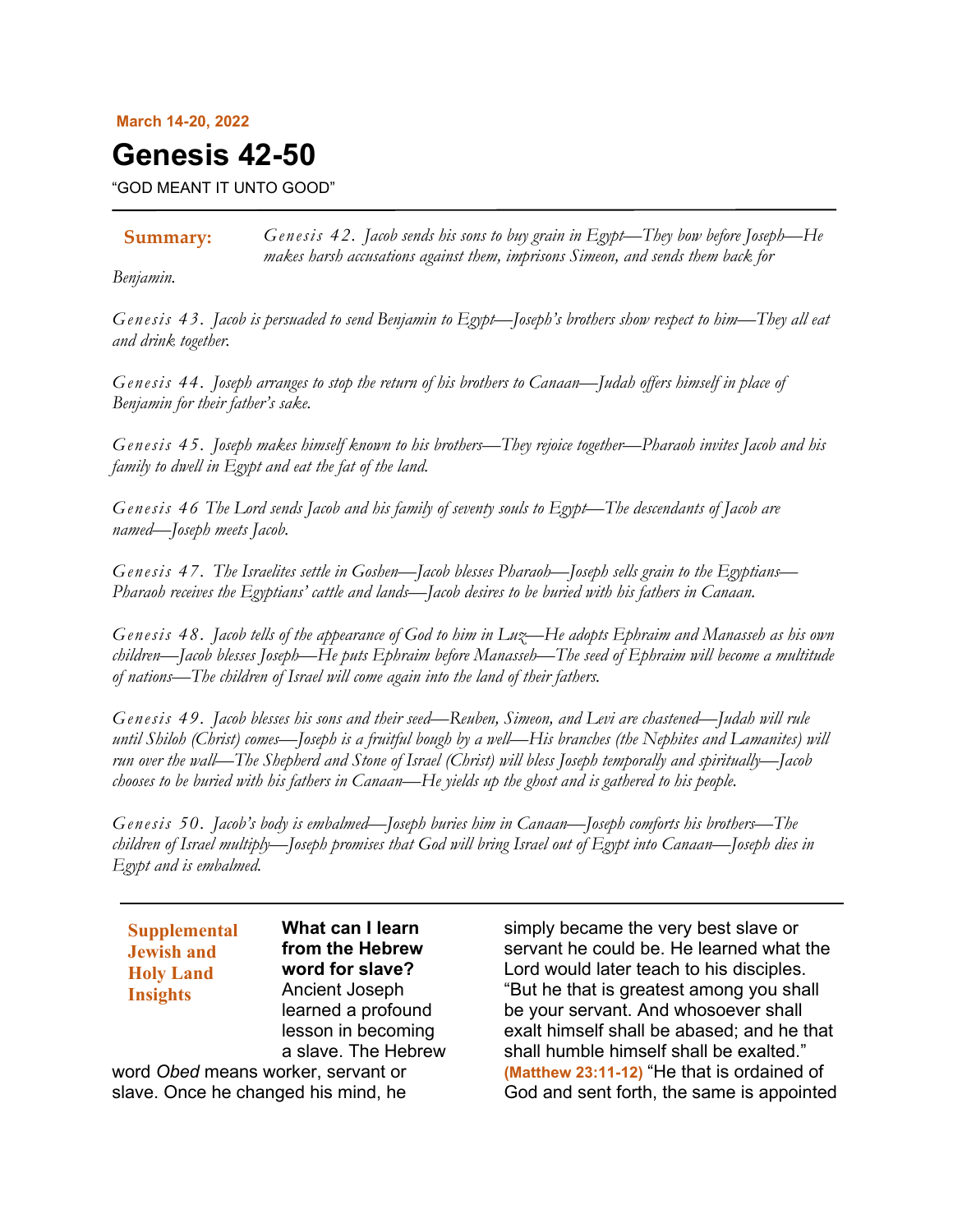to be the greatest, notwithstanding he is the least and the servant of all." **(Doctrine and Covenants 50:26)** When his brothers sought "foreign aid" from the Egyptians, their own brother, Joseph, was the "servant" to save them. First, he did so without revealing his true identity.

## **How can my life benefit from Joseph's example?**

Ancient Joseph overcame his "pride" and served his brothers forgivingly (at first without identifying himself). He thereby established a pattern for a latter-day Joseph, who for the time being is keeping his identity from Judah and should release all forms of pride as he serves his family forgivingly. The concept of being a servant is also paramount in Judaism: "Being the Chosen People means receiving God's love and protection, but it also means accepting responsibilities. The prophet Isaiah says that Israel, God's servant, has been chosen for the task of spreading salvation. Israel must convince the other nations of the world that there is only one God, and must spread the true religion, and through it, happiness." **(Encyclopedia Judaica Jr.)**

# **How does the "history" of Joseph's actions foreshadow the future, a prophecy?**

When Joseph finally revealed himself to his brothers it was in humble family circumstance, and he apparently prophesied that in Latter-days another Joseph would save his family again. From the Book of Mormon we find a reiteration of that prophecy: ". . . For behold, thou art the fruit of my loins; and I am a descendant of Joseph who was carried captive into Egypt. And great were the covenants of the Lord which he made unto Joseph. Wherefore, Joseph truly saw our day. And he obtained a promise of the Lord, that out of the fruit of his loins the Lord God would raise up a righteous branch unto the house of Israel; not the

Messiah, but a branch which was to be broken off, nevertheless, to be remembered in the covenants of the Lord that the Messiah should be made manifest unto them in the latter days, in the spirit of power, unto the bringing of them out of darkness unto light--yea, out of hidden darkness and out of captivity unto freedom . . . Yea, Joseph truly said: Thus saith the Lord unto me: A choice seer will I raise up out of the fruit of thy loins; and he shall be esteemed highly among the fruit of thy loins. And unto him will I give commandment that he shall do a work for the fruit of thy loins, his brethren, which shall be of great worth unto them, even to the bringing of them to the knowledge of the covenants which I have made with thy fathers . . . And his name shall be called after me; and it shall be after the name of his father. And he shall be like unto me; for the thing, which the Lord shall bring forth by his hand, by the power of the Lord shall bring my people unto salvation . . . who shall do much good, both in word and in deed, being an instrument in the hands of God, with exceeding faith, to work mighty wonders, and do that thing which is great in the sight of God, unto the bringing to pass much restoration unto the house of Israel, and unto the seed of thy brethren." **(Excerpts from 2 Nephi 3)**

# **How did the prophecy become a reality?**

Latter-day Saints feel this prophecy has been fulfilled in the nineteenth century through the mission of Joseph Smith Jr. Part of the testimony of Joseph Smith included the heavenly visitor who laid his hands on him and his companion, Oliver Cowdery. ". . . While we were thus employed, praying and calling upon the Lord, a messenger from heaven descended in a cloud of light, and having laid his hands upon us, he ordained us, saying: Upon you my fellow servants, in the name of Messiah, I confer the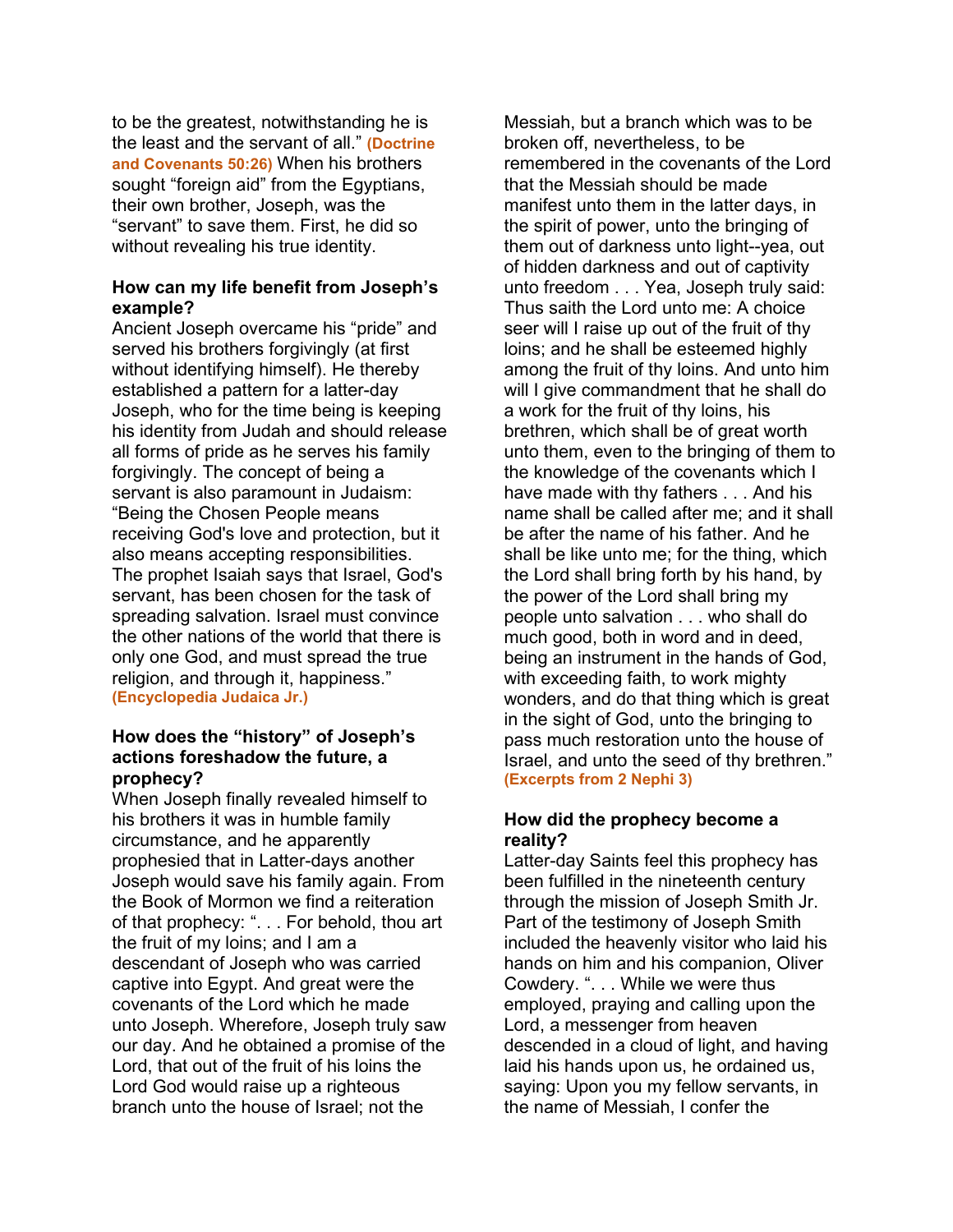Priesthood of Aaron, which holds the keys of the ministering of angels, and of the gospel of repentance, and of baptism by immersion for the remission of sins; and this shall never be taken again from the earth until the sons of Levi do offer again an offering unto the Lord in righteousness." **(Joseph Smith History 1:68-69)**

#### **What have been, and what are Israeli food storage Guidelines?**

Examples in the Bible show management of Israelite agriculture. One is to ensure crops would be shared fairly among those most in need. For example, a passerby was at liberty to eat any quantity of corn or grapes, but he was not permitted to carry any amount away. **(Deuteronomy 23:24-25; Matthew 12:1)**. A sheaf in the field was to be left for the poor. **(Leviticus 19:9- 10; Deuteronomy 24:19.)** Excerpts from the modern-day Israel government include: "The National Emergency Authority (RACHEL . . . is the coordinating staff entity for managing home front readiness for national emergencies . . . Emergency food reserve policy is determined by RACHEL as part of the country's reference scenario . . . The Ministry of Economy's Emergency Food Supply Division is responsible for implementing the Ministry's policy in an emergency in order to ensure the supply of products and services under the Ministry's responsibility, and to assist in maintaining as part of its responsibilities, publishes recommendations regarding the food supply which every household should prepare for an emergency situation. Another department reporting to the Ministry of Economy Emergency Division is The Chief Food Authority, tasked with preparing a reference scenario for food as well as with maintaining a reserve of certain strategic food items to ensure the needs of the economy during a crisis." **(The Knesset Research and Information Center An Emergency Food Authority The** 

#### **Case of Israel and a Comparative Survey August 12, 2015 www.knesset.gov.il/mmm)**

### **How was the Messianic pattern is seen in Joseph's life?**

He was rejected, then turning the tables, he saved his brothers. Our Savior was rejected . . . in order to save us. We need to turn (repent) and we will be immediately nourished as the Lord – in mercy – speaks to us kindly. Joseph taught this principle; "But as for you, ye thought evil against me; *but* God meant it unto good, to bring to pass, as *it is* this day, to save much people alive. Now therefore fear ye not: I will nourish you, and your little ones. And he comforted them, and spake kindly unto them." **(Genesis 50:20-21)** Joseph was thirty-years old when he entered the service of Pharaoh. The Savior was thirty-years old when He began His ministry. Joseph cast his brothers into prison, and on third day he saved them. "And Joseph said unto them the third day, This do, and live; *for* I fear (am in awe of) God." **(Genesis 42:18)** The brother received "foreign aid," it was a gift, Joseph put money back in their sacks. Our Lord and Master saved everyone with life again, and provided salvation for all who would repent.

# **How do Jews revere Ephraim and Manasseh?**

In religious Jewish families Ephraim and Manasseh are held in high esteem. "This is why we bless our sons with the words: "May G-d make you like Ephraim and Manasseh." Perhaps one might say that the highlight of their character is their remarkable upbringing. They were born and raised in Egypt, in a profoundly secular society, a place where the people were not of high character. Yet they remained faithful to the morals and ideals that were espoused by their grandfather Jacob, as they were transmitted through their father Joseph. To be great amongst great people is also a challenge, but to